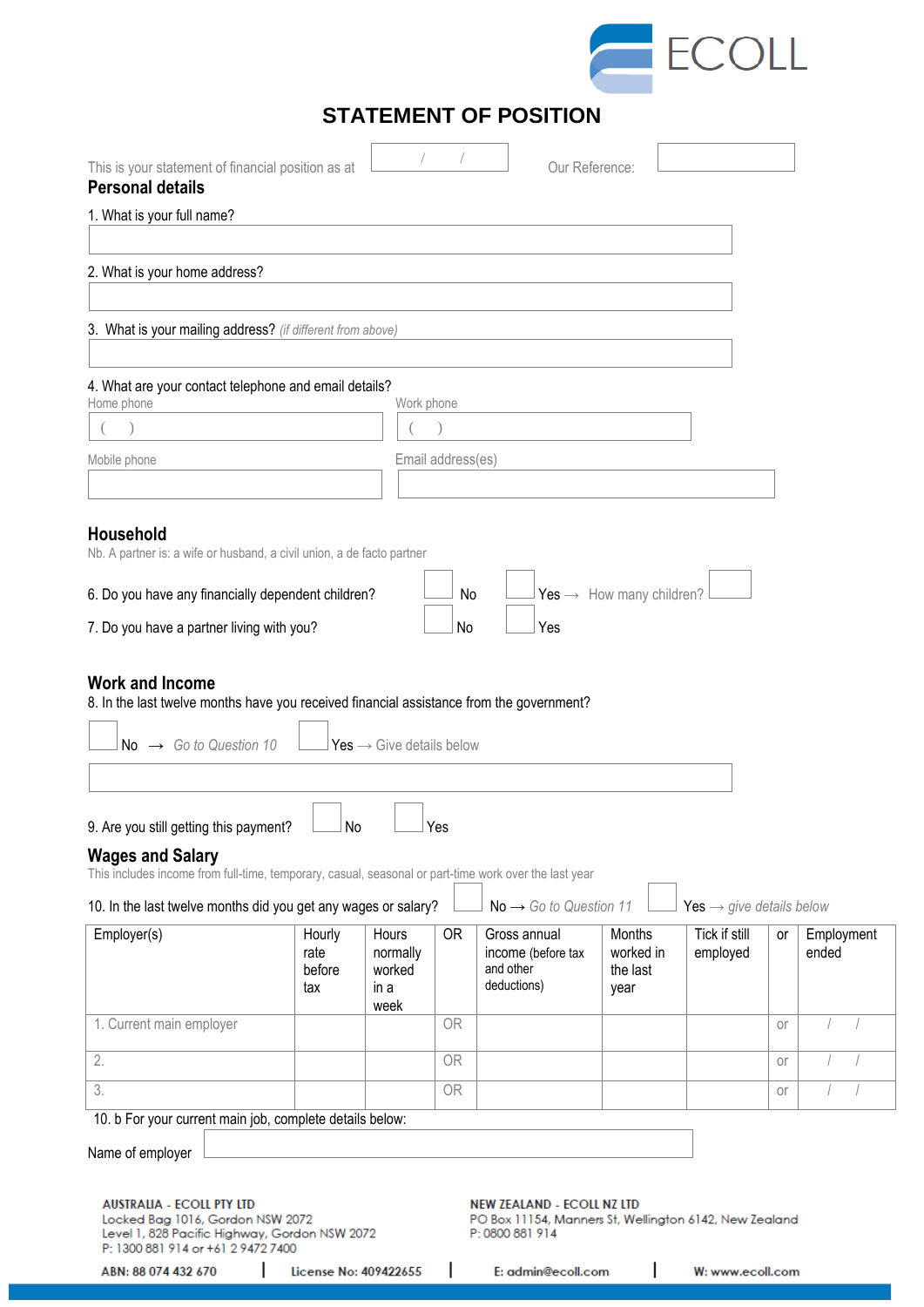

| Employer address                                                                                                                                                                                     |            |                                      |                                                                       |                                    |           |     |                                      |
|------------------------------------------------------------------------------------------------------------------------------------------------------------------------------------------------------|------------|--------------------------------------|-----------------------------------------------------------------------|------------------------------------|-----------|-----|--------------------------------------|
| How often do you get paid?                                                                                                                                                                           | Weekly     | Fortnightly                          | 4 Weekly                                                              | Other Next pay date?               |           |     |                                      |
| <b>Business</b><br>11. In the last twelve months did you get any income from being:                                                                                                                  |            |                                      |                                                                       |                                    |           |     |                                      |
| Self-employed?                                                                                                                                                                                       | No         | Yes $\rightarrow$                    | You will need to attach a copy of                                     |                                    |           |     |                                      |
| A partner in a business?                                                                                                                                                                             | No         | Yes $\rightarrow$                    | your latest set of annual accounts<br>(unless sent to us previously). |                                    |           |     |                                      |
| A director of a company?                                                                                                                                                                             | No         | Yes $\rightarrow$                    |                                                                       |                                    |           |     |                                      |
| <b>Other Income</b>                                                                                                                                                                                  |            |                                      |                                                                       |                                    |           |     |                                      |
| 13. In the last twelve months did you get any other income or one off payments?                                                                                                                      |            |                                      |                                                                       |                                    | <b>No</b> | Yes |                                      |
| No Income<br>14. If you have not received any income, how have you been financially supported over the last twelve months?                                                                           |            |                                      |                                                                       |                                    |           |     |                                      |
| <b>Change of Income</b>                                                                                                                                                                              |            |                                      |                                                                       |                                    |           |     |                                      |
| 15. Is your income likely to change in the next twelve months?                                                                                                                                       |            |                                      |                                                                       | No $\rightarrow$ Go to Question 16 |           |     | Yes $\rightarrow$ give details below |
| Why would it change?                                                                                                                                                                                 |            |                                      |                                                                       |                                    |           |     |                                      |
| How much do you think your income will be over the next twelve months?<br>$\mathcal{S}$<br><b>Property Ownership</b><br>16. Do you own, part own or have interest in a home, land or other property? | before tax | after tax                            |                                                                       |                                    |           |     |                                      |
| $No \rightarrow Go$ to Question 17                                                                                                                                                                   |            | Yes $\rightarrow$ Give details below |                                                                       |                                    |           |     |                                      |
| Who is named as the legal owner(s)?                                                                                                                                                                  |            |                                      | Relationship to you (if other persons)                                |                                    |           |     |                                      |
|                                                                                                                                                                                                      |            |                                      |                                                                       |                                    |           |     |                                      |
| Address of property                                                                                                                                                                                  |            |                                      |                                                                       |                                    |           |     |                                      |
|                                                                                                                                                                                                      |            |                                      |                                                                       |                                    |           |     |                                      |
| What is the estimated market value?                                                                                                                                                                  |            |                                      |                                                                       | \$                                 |           |     |                                      |
| What is the amount of any remaining mortgages(s)?                                                                                                                                                    |            |                                      |                                                                       | \$                                 |           |     |                                      |
| What is your share of ownership in this property? (eg. 50%)                                                                                                                                          |            |                                      |                                                                       | $\%$                               |           |     |                                      |
|                                                                                                                                                                                                      |            |                                      |                                                                       |                                    |           |     |                                      |

**AUSTRALIA - ECOLL PTY LTD** Locked Bag 1016, Gordon NSW 2072<br>Level 1, 828 Pacific Highway, Gordon NSW 2072<br>P: 1300 881 914 or +61 2 9472 7400 **NEW ZEALAND - ECOLL NZ LTD** PO Box 11154, Manners St, Wellington 6142, New Zealand P: 0800 881 914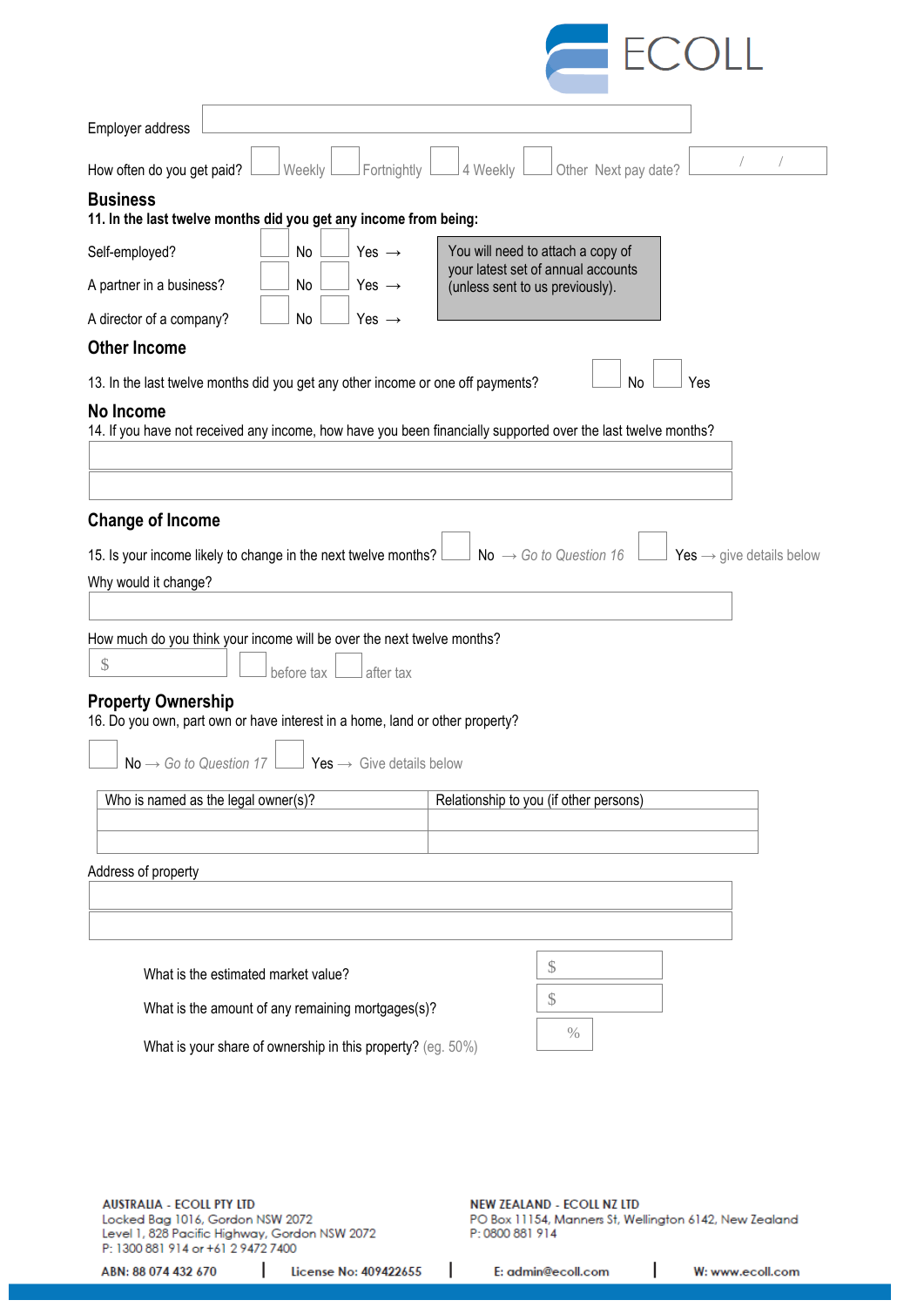

# **Vehicles**

| 17. Do you own, or part own, any vehicles? | $\mathsf{No} \rightarrow \mathsf{Go}$ to Question 18 L | $\Box$ Yes $\rightarrow$ Give details below |
|--------------------------------------------|--------------------------------------------------------|---------------------------------------------|
| Make and model                             | Market value                                           | Money owing                                 |
|                                            |                                                        |                                             |
|                                            |                                                        |                                             |

 $\overline{\phantom{0}}$ 

 $\Gamma$ 

# **Money and Investments**

18. Do you have any money or investments?  $\Box$  No → *Go to Question 19*  $\Box$  Yes → Give details below

 $\overline{\Gamma}$ 

|                                           | <b>Current Value</b> |
|-------------------------------------------|----------------------|
| Cash, savings, term deposits              | S                    |
| Money owed to you                         |                      |
| Shares, bonds, debentures                 |                      |
| Retirement or superannuation scheme       |                      |
| Other investments (eg. antiques, artwork) |                      |

## **Loans and debts**

19. Do you have any other loans or debts? No → *Go to Question 20* Yes → Give details below

|                                               | <b>Amount Currently Owing</b> |
|-----------------------------------------------|-------------------------------|
| Bank overdraft and/or personal loan           |                               |
| Credit cards/store cards                      |                               |
| Money owed to government agencies             |                               |
| Money owed to other people                    |                               |
| Other debts (eg. Medical, school fees, power) | S                             |
|                                               |                               |

### **Expenses**

| ABN: 88 074 432 670                                                                                                                                         | License No: 409422655 | E: admin@ecoll.com                                                                                             | W: www.ecoll.com |
|-------------------------------------------------------------------------------------------------------------------------------------------------------------|-----------------------|----------------------------------------------------------------------------------------------------------------|------------------|
| <b>AUSTRALIA - ECOLL PTY LTD</b><br>Locked Bag 1016, Gordon NSW 2072<br>Level 1, 828 Pacific Highway, Gordon NSW 2072<br>P: 1300 881 914 or +61 2 9472 7400 |                       | <b>NEW ZEALAND - ECOLL NZ LTD</b><br>PO Box 11154, Manners St, Wellington 6142, New Zealand<br>P: 0800 881 914 |                  |
| <b>TOTAL monthly payments</b> (add all amounts in monthly column)                                                                                           |                       | $\$\$                                                                                                          |                  |
|                                                                                                                                                             |                       |                                                                                                                |                  |
| Other (please specify)                                                                                                                                      |                       |                                                                                                                |                  |
| Clothing                                                                                                                                                    | $\mathcal{S}$         | Credit cards                                                                                                   | $\mathcal{S}$    |
| Gas/electricity                                                                                                                                             | $\mathcal{S}$         | Telephone/mobile                                                                                               | $\mathcal{S}$    |
| 21. Monthly payments                                                                                                                                        |                       |                                                                                                                |                  |
| <b>TOTAL weekly payments</b> (add all amounts in weekly column)                                                                                             |                       | $\mathcal{L}$                                                                                                  |                  |
|                                                                                                                                                             |                       |                                                                                                                |                  |
| Other (please specify)                                                                                                                                      |                       |                                                                                                                |                  |
| Entertainment                                                                                                                                               | $\mathcal{S}$         |                                                                                                                |                  |
| Bus/train/petrol                                                                                                                                            | $\mathcal{S}$         | Childcare/school expenses                                                                                      | $\mathcal{S}$    |
| Food/groceries                                                                                                                                              |                       | Rent/board/mortgage                                                                                            |                  |
| 20. Weekly payments.                                                                                                                                        | $\mathcal{S}$         |                                                                                                                | $\mathcal{S}$    |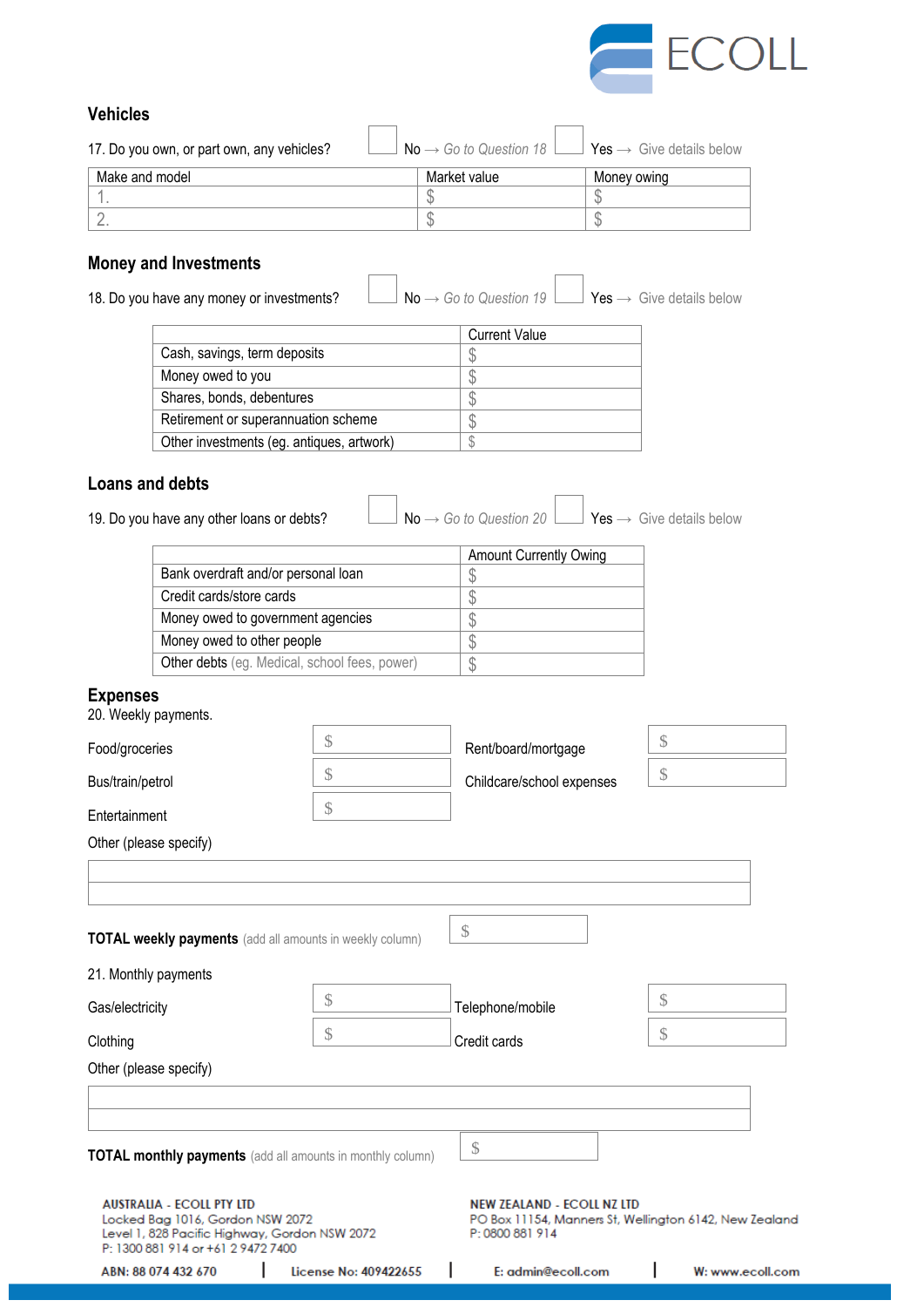

#### 22. Annual payments

| Vehicle insurance/registration                                                                                                                        | Rates                            | S  |
|-------------------------------------------------------------------------------------------------------------------------------------------------------|----------------------------------|----|
| House and contents insurance                                                                                                                          | \$<br>Medical insurance/expenses | \$ |
| Life insurance/superannuation                                                                                                                         | \$                               |    |
| Other (please specify)                                                                                                                                |                                  |    |
|                                                                                                                                                       |                                  |    |
|                                                                                                                                                       |                                  |    |
| <b>TOTAL annual payments</b> (add all amounts in annual column)                                                                                       | $\mathcal{S}$                    |    |
| Other financial Information<br>23. Are there other financial circumstances you want the Agency to consider when we set or adjust your repayment plan? |                                  |    |
|                                                                                                                                                       |                                  |    |

| $\Box$ No $\rightarrow$ Go to Question 24 $\Box$ Yes $\rightarrow$ Give details below |           |  |
|---------------------------------------------------------------------------------------|-----------|--|
|                                                                                       |           |  |
|                                                                                       |           |  |
| 24. Have you filled in your tax return?                                               | Yes<br>No |  |

## **Privacy Statement**

ECOLL is committed to protecting your privacy and the confidentiality of your personal information. In handling your personal information, we are bound by, and comply with, the Privacy Act 1988, including the National Privacy Principles. We take serious measures to protect any personal information we collect, so it will be safeguarded from misuse, loss, unauthorised disclosure or modification. Only authorised personnel can access your information.

It is not compulsory to provide the ECOLL with this information, but if you do not provide all the information requested it may affect the outcome of the applicant's account management and other decisions made by the ECOLL regarding the applicant.

#### **Declaration**

Note: You may start making payments on your account whilst this application is being considered. It is important that you send in this form as soon as you can.

## **Repayment Proposal**

|                     | Amount                                                                                                     | \$                                            |                                  |                                                                                                                |                  |
|---------------------|------------------------------------------------------------------------------------------------------------|-----------------------------------------------|----------------------------------|----------------------------------------------------------------------------------------------------------------|------------------|
|                     | Frequency                                                                                                  | □<br>ப<br>□                                   | Weekly<br>Monthly<br>Fortnightly |                                                                                                                |                  |
|                     | <b>Start Date</b>                                                                                          |                                               |                                  |                                                                                                                |                  |
|                     |                                                                                                            |                                               |                                  |                                                                                                                |                  |
|                     | <b>AUSTRALIA - ECOLL PTY LTD</b><br>Locked Bag 1016, Gordon NSW 2072<br>P: 1300 881 914 or +61 2 9472 7400 | Level 1, 828 Pacific Highway, Gordon NSW 2072 |                                  | <b>NEW ZEALAND - ECOLL NZ LTD</b><br>PO Box 11154, Manners St, Wellington 6142, New Zealand<br>P: 0800 881 914 |                  |
| ABN: 88 074 432 670 |                                                                                                            | License No: 409422655                         |                                  | E: admin@ecoll.com                                                                                             | W: www.ecoll.com |